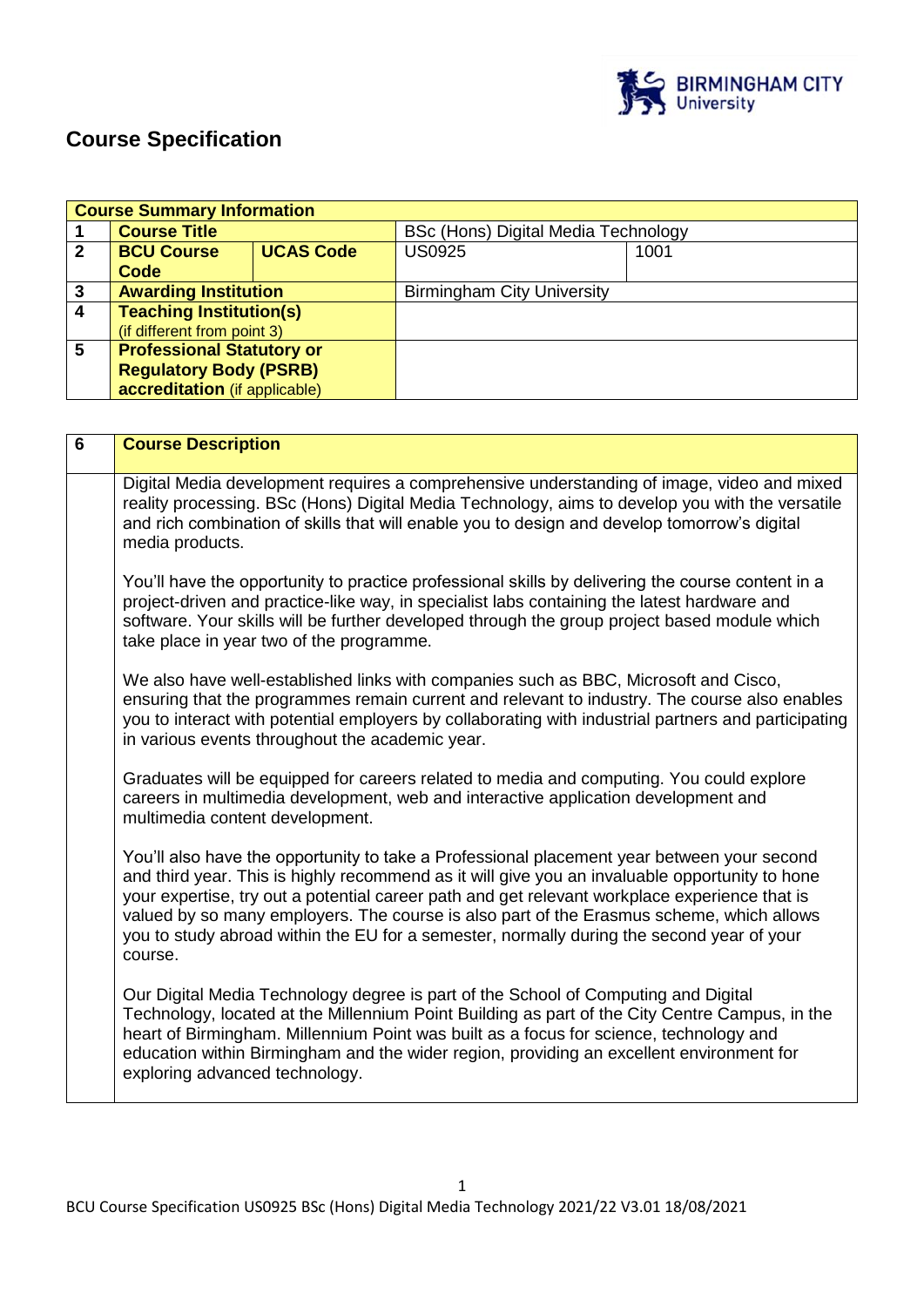

|    | <b>Course Awards</b>                                           |              |                                  |
|----|----------------------------------------------------------------|--------------|----------------------------------|
| 7a | <b>Name of Final Award</b>                                     | <b>Level</b> | <b>Credits</b><br><b>Awarded</b> |
|    | Bachelor of Science with Honours Digital Media Technology      | 6            | 360                              |
|    | Bachelor of Science with Honours Digital Media Technology with | 6            | 480                              |
|    | <b>Professional Placement Year</b>                             |              |                                  |
| 7b | <b>Exit Awards and Credits Awarded</b>                         |              |                                  |
|    | Certificate of Higher Education Digital Media Technology       | 4            | 120                              |
|    | Diploma of Higher Education Digital Media Technology           | 5            | 240                              |
|    | Bachelor of Science Digital Media Technology                   | 6            | 300                              |

| 8 | <b>Derogation from the University Regulations</b>                                                                                                                                             |
|---|-----------------------------------------------------------------------------------------------------------------------------------------------------------------------------------------------|
|   | For modules with more than one item of assessment, students must achieve a minimum<br>of 30% (undergraduate) or 40% (postgraduate) in each item of assessment in order to pass the<br>module. |
|   | Compensation of marginal failure in up to 20 credits is permitted at each level.<br>2.<br>Condonement of failed modules is not permitted.<br>3.                                               |

| 9                                          | <b>Delivery Patterns</b> |                             |                          |               |
|--------------------------------------------|--------------------------|-----------------------------|--------------------------|---------------|
|                                            | <b>Mode(s) of Study</b>  | <b>Location(s) of Study</b> | <b>Duration of Study</b> | Code(s)       |
| Full Time                                  |                          | <b>City Centre</b>          | 3 years                  | <b>US0925</b> |
| with Professional<br><b>Placement Year</b> |                          | <b>City Centre</b>          | 4 years                  | <b>US1098</b> |

# **10 Entry Requirements**

The admission requirements for this course are stated on the course page of the BCU website at <https://www.bcu.ac.uk/>or may be found by searching for the course entry profile located on the UCAS website.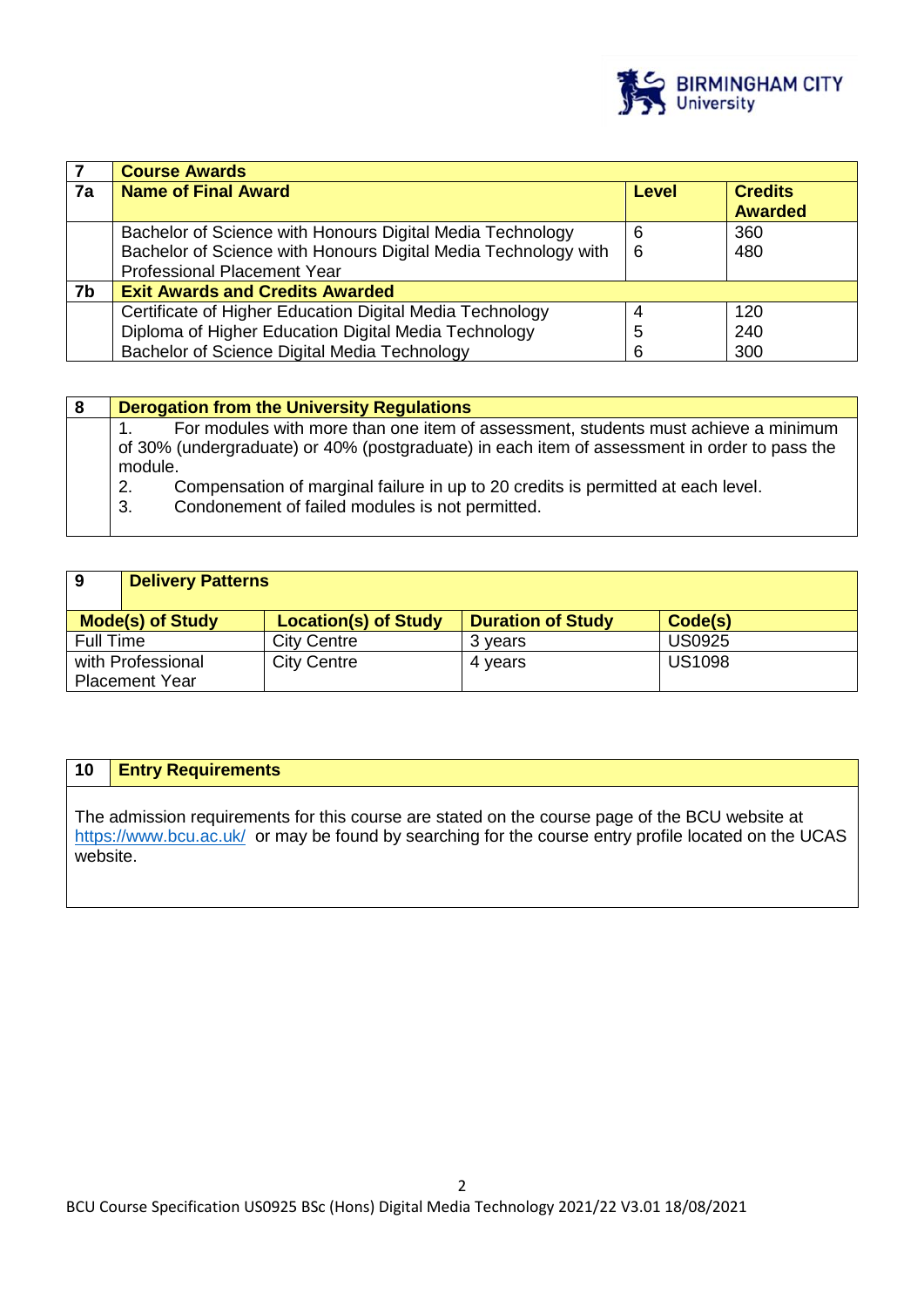

| 11                               | <b>Course Learning Outcomes</b>                                                                                                                                                                                                                                                                                                                                                                                                                                                                                                                                                                                                                                                                             |  |  |  |  |
|----------------------------------|-------------------------------------------------------------------------------------------------------------------------------------------------------------------------------------------------------------------------------------------------------------------------------------------------------------------------------------------------------------------------------------------------------------------------------------------------------------------------------------------------------------------------------------------------------------------------------------------------------------------------------------------------------------------------------------------------------------|--|--|--|--|
|                                  | <b>Knowledge and Understanding</b>                                                                                                                                                                                                                                                                                                                                                                                                                                                                                                                                                                                                                                                                          |  |  |  |  |
|                                  |                                                                                                                                                                                                                                                                                                                                                                                                                                                                                                                                                                                                                                                                                                             |  |  |  |  |
| $\mathbf 1$                      | Demonstrate knowledge and understanding of essential facts, concepts, theories and principles                                                                                                                                                                                                                                                                                                                                                                                                                                                                                                                                                                                                               |  |  |  |  |
|                                  | of computer technology.                                                                                                                                                                                                                                                                                                                                                                                                                                                                                                                                                                                                                                                                                     |  |  |  |  |
| $\mathbf{2}$                     | Demonstrate design principles, aesthetics and Human Factors applied to the creation of                                                                                                                                                                                                                                                                                                                                                                                                                                                                                                                                                                                                                      |  |  |  |  |
|                                  | multimedia products.                                                                                                                                                                                                                                                                                                                                                                                                                                                                                                                                                                                                                                                                                        |  |  |  |  |
| $\mathbf{3}$                     | Theory and practice of audio/visual acquisition and manipulation and their applications in                                                                                                                                                                                                                                                                                                                                                                                                                                                                                                                                                                                                                  |  |  |  |  |
|                                  | multimedia systems.                                                                                                                                                                                                                                                                                                                                                                                                                                                                                                                                                                                                                                                                                         |  |  |  |  |
| $\overline{\mathbf{4}}$          | Relate the management, organisational, planning and business theories and techniques and                                                                                                                                                                                                                                                                                                                                                                                                                                                                                                                                                                                                                    |  |  |  |  |
|                                  | their application to the screen based media industry.                                                                                                                                                                                                                                                                                                                                                                                                                                                                                                                                                                                                                                                       |  |  |  |  |
| $5\phantom{1}$                   | Demonstrate knowledge and understanding of relevant international regulatory and standards                                                                                                                                                                                                                                                                                                                                                                                                                                                                                                                                                                                                                  |  |  |  |  |
|                                  | bodies and legislation on: media; copyright; intellectual property; health and safety.                                                                                                                                                                                                                                                                                                                                                                                                                                                                                                                                                                                                                      |  |  |  |  |
|                                  | <b>Cognitive and Intellectual Skills</b>                                                                                                                                                                                                                                                                                                                                                                                                                                                                                                                                                                                                                                                                    |  |  |  |  |
| $6\phantom{1}$                   | Assimilate, interpret and analyse information, construct effective arguments and express valid                                                                                                                                                                                                                                                                                                                                                                                                                                                                                                                                                                                                              |  |  |  |  |
|                                  | conclusions                                                                                                                                                                                                                                                                                                                                                                                                                                                                                                                                                                                                                                                                                                 |  |  |  |  |
| $\overline{7}$                   | Create solutions, integrating technical knowledge and design principles, for multimedia products                                                                                                                                                                                                                                                                                                                                                                                                                                                                                                                                                                                                            |  |  |  |  |
|                                  | and the implementation of multimedia projects                                                                                                                                                                                                                                                                                                                                                                                                                                                                                                                                                                                                                                                               |  |  |  |  |
| 8                                | Evaluate multimedia products to identify good practice and effective design and apply                                                                                                                                                                                                                                                                                                                                                                                                                                                                                                                                                                                                                       |  |  |  |  |
|                                  | conclusions to own work.                                                                                                                                                                                                                                                                                                                                                                                                                                                                                                                                                                                                                                                                                    |  |  |  |  |
| 9                                | Make judgments about the merits of different viewpoints and perspectives on commercial,                                                                                                                                                                                                                                                                                                                                                                                                                                                                                                                                                                                                                     |  |  |  |  |
|                                  | economic, legal, ethical and social issues relevant to the media industry                                                                                                                                                                                                                                                                                                                                                                                                                                                                                                                                                                                                                                   |  |  |  |  |
|                                  | <b>Practical and Professional Skills</b>                                                                                                                                                                                                                                                                                                                                                                                                                                                                                                                                                                                                                                                                    |  |  |  |  |
|                                  |                                                                                                                                                                                                                                                                                                                                                                                                                                                                                                                                                                                                                                                                                                             |  |  |  |  |
| 10                               | Select and use appropriate hardware/software to create, capture, process, store and distribute a                                                                                                                                                                                                                                                                                                                                                                                                                                                                                                                                                                                                            |  |  |  |  |
|                                  | broad range of assets used in digital media.                                                                                                                                                                                                                                                                                                                                                                                                                                                                                                                                                                                                                                                                |  |  |  |  |
| 11                               | Design and produce digital media artefacts using a variety of software tools.                                                                                                                                                                                                                                                                                                                                                                                                                                                                                                                                                                                                                               |  |  |  |  |
| 12                               | Systematically collect information and conduct research into aspects of industry, media law and<br>technology, using a variety of web-based and traditional sources, and compile findings.                                                                                                                                                                                                                                                                                                                                                                                                                                                                                                                  |  |  |  |  |
| 13                               | Apply management and organizational techniques to planning and implementing multimedia                                                                                                                                                                                                                                                                                                                                                                                                                                                                                                                                                                                                                      |  |  |  |  |
|                                  | projects.                                                                                                                                                                                                                                                                                                                                                                                                                                                                                                                                                                                                                                                                                                   |  |  |  |  |
| 14                               | Demonstrate skills in the use of sophisticated development tools and systems in the                                                                                                                                                                                                                                                                                                                                                                                                                                                                                                                                                                                                                         |  |  |  |  |
|                                  | implementation of multimedia projects.                                                                                                                                                                                                                                                                                                                                                                                                                                                                                                                                                                                                                                                                      |  |  |  |  |
| 15                               | Work effectively as a member of a development team, and undertake management and                                                                                                                                                                                                                                                                                                                                                                                                                                                                                                                                                                                                                            |  |  |  |  |
|                                  | planning activities, recognising the different roles within a team                                                                                                                                                                                                                                                                                                                                                                                                                                                                                                                                                                                                                                          |  |  |  |  |
|                                  | <b>Key Transferable Skills</b>                                                                                                                                                                                                                                                                                                                                                                                                                                                                                                                                                                                                                                                                              |  |  |  |  |
|                                  |                                                                                                                                                                                                                                                                                                                                                                                                                                                                                                                                                                                                                                                                                                             |  |  |  |  |
|                                  |                                                                                                                                                                                                                                                                                                                                                                                                                                                                                                                                                                                                                                                                                                             |  |  |  |  |
|                                  |                                                                                                                                                                                                                                                                                                                                                                                                                                                                                                                                                                                                                                                                                                             |  |  |  |  |
|                                  |                                                                                                                                                                                                                                                                                                                                                                                                                                                                                                                                                                                                                                                                                                             |  |  |  |  |
|                                  |                                                                                                                                                                                                                                                                                                                                                                                                                                                                                                                                                                                                                                                                                                             |  |  |  |  |
|                                  |                                                                                                                                                                                                                                                                                                                                                                                                                                                                                                                                                                                                                                                                                                             |  |  |  |  |
|                                  |                                                                                                                                                                                                                                                                                                                                                                                                                                                                                                                                                                                                                                                                                                             |  |  |  |  |
|                                  |                                                                                                                                                                                                                                                                                                                                                                                                                                                                                                                                                                                                                                                                                                             |  |  |  |  |
|                                  |                                                                                                                                                                                                                                                                                                                                                                                                                                                                                                                                                                                                                                                                                                             |  |  |  |  |
| 16<br>17<br>18<br>19<br>20<br>21 | Manage learning and self-development, including time management, prioritising workload and<br>meeting deadline.<br>In co-operation with others, plan and undertake tasks and contribute to achieving team goals.<br>Make effective use of information and communications technologies, including word, image and<br>data processing packages, the internet, email and electronic information retrieval systems<br>Communicate effectively in writing and presentations to specialist and non-specialist audiences.<br>Use numerical data, applying appropriate technique.<br>Plan for personal and career development, recognising career opportunities including the<br>fundamentals of freelance working. |  |  |  |  |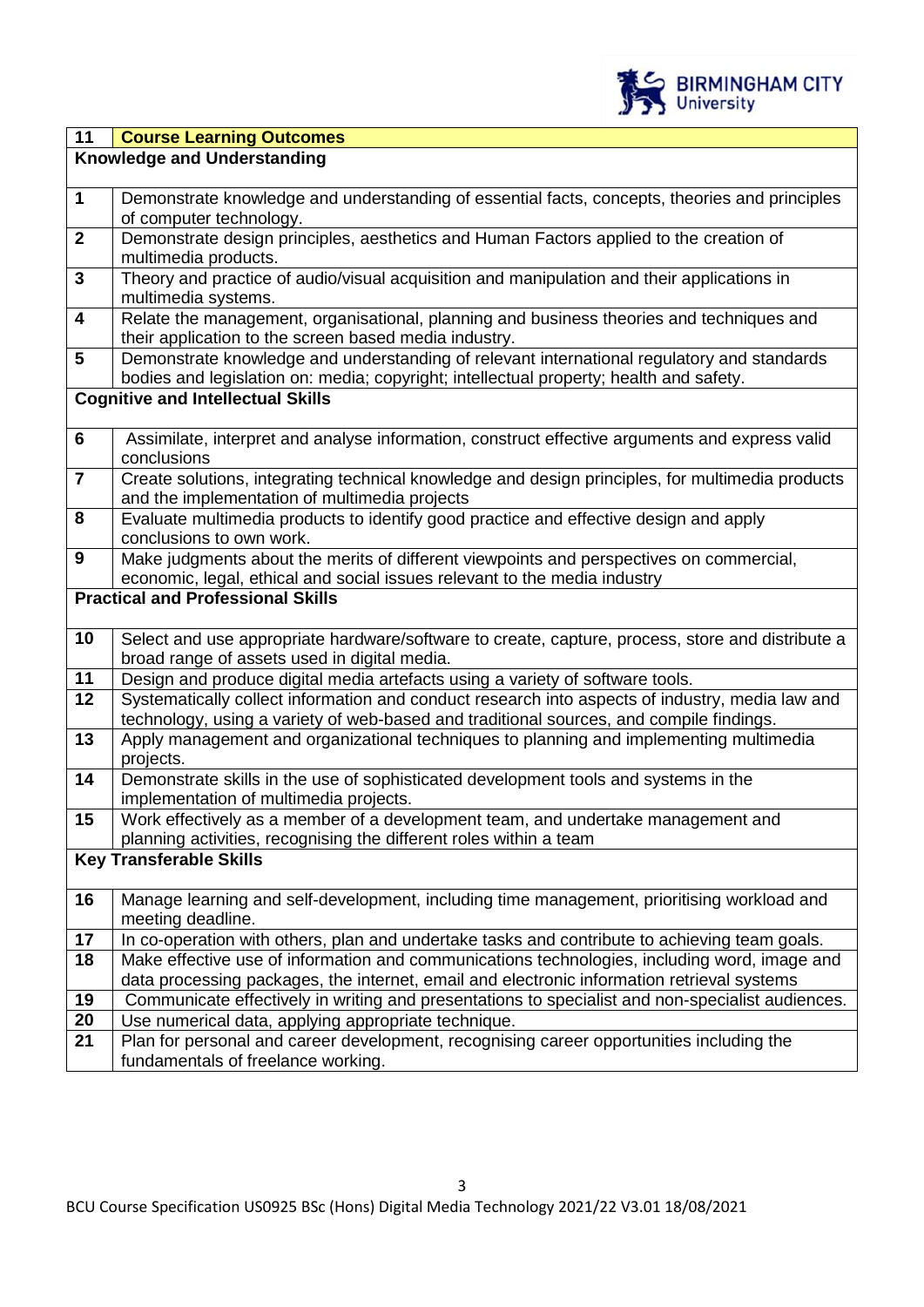

### **12 Course Requirements**

#### **12a Level 4:**

*In order to complete this course a student must successfully complete all the following CORE modules (totalling 120 credits):*

| <b>Module Code</b> | <b>Module Name</b>                    | <b>Credit Value</b> |
|--------------------|---------------------------------------|---------------------|
| <b>CMP4266</b>     | <b>Computer Programming</b>           | 20                  |
| <b>CMP4267</b>     | <b>Computer Systems</b>               | 20                  |
| <b>CMP4285</b>     | <b>Innovation Project</b>             | <b>20</b>           |
| <b>DIG4166</b>     | <b>Website Design and Development</b> | 20                  |
| <b>DIG4167</b>     | <b>Media Technology</b>               | 20                  |
| <b>DIG4168</b>     | <b>Multimedia Design and Graphics</b> | 20                  |

### **Level 5:**

*In order to complete this course a student must successfully complete all the following CORE modules (totalling 120 credits):*

| <b>Module Code</b> | <b>Module Name</b>                 | <b>Credit Value</b> |
|--------------------|------------------------------------|---------------------|
| <b>DIG5108</b>     | <b>Sound for Visual Effects</b>    | 20                  |
| <b>DIG5120</b>     | <b>Narrative Design</b>            | 20                  |
| <b>DIG5121</b>     | <b>Video Production Technology</b> | <b>20</b>           |
| <b>DIG5119</b>     | 3D Modelling and Animation         | <b>20</b>           |
| <b>DIG5128</b>     | <b>Multimedia Group Project</b>    | 40                  |

**Professional Placement Year (optional)**

*In order to qualify for the award of Bachelor of Science with Honours Digital Media Technology with Professional Placement, a student must successfully complete all of the Level 6 modules below above as well as the following Level 5 module:*

| <b>Module Code</b> | <b>Module Name</b>            | <b>Credit Value</b> |
|--------------------|-------------------------------|---------------------|
| PPY5004            | <b>Professional Placement</b> | 120                 |

**Level 6:**

*In order to complete this course a student must successfully complete all the following CORE modules (totalling 120 credits):*

| <b>Module Code</b> | <b>Module Name</b>                | <b>Credit Value</b> |
|--------------------|-----------------------------------|---------------------|
| <b>DIG6200</b>     | <b>Individual Honours Project</b> | 40                  |
| <b>DIG6115</b>     | <b>Creative Visualisation</b>     | 20                  |
| <b>DIG6105</b>     | <b>Cross Platform Media</b>       | 20                  |
| <b>CMP6172</b>     | Consultancy and IT Management     | 20                  |
| <b>DIG6113</b>     | <b>Professional Practice</b>      | 20                  |
|                    |                                   |                     |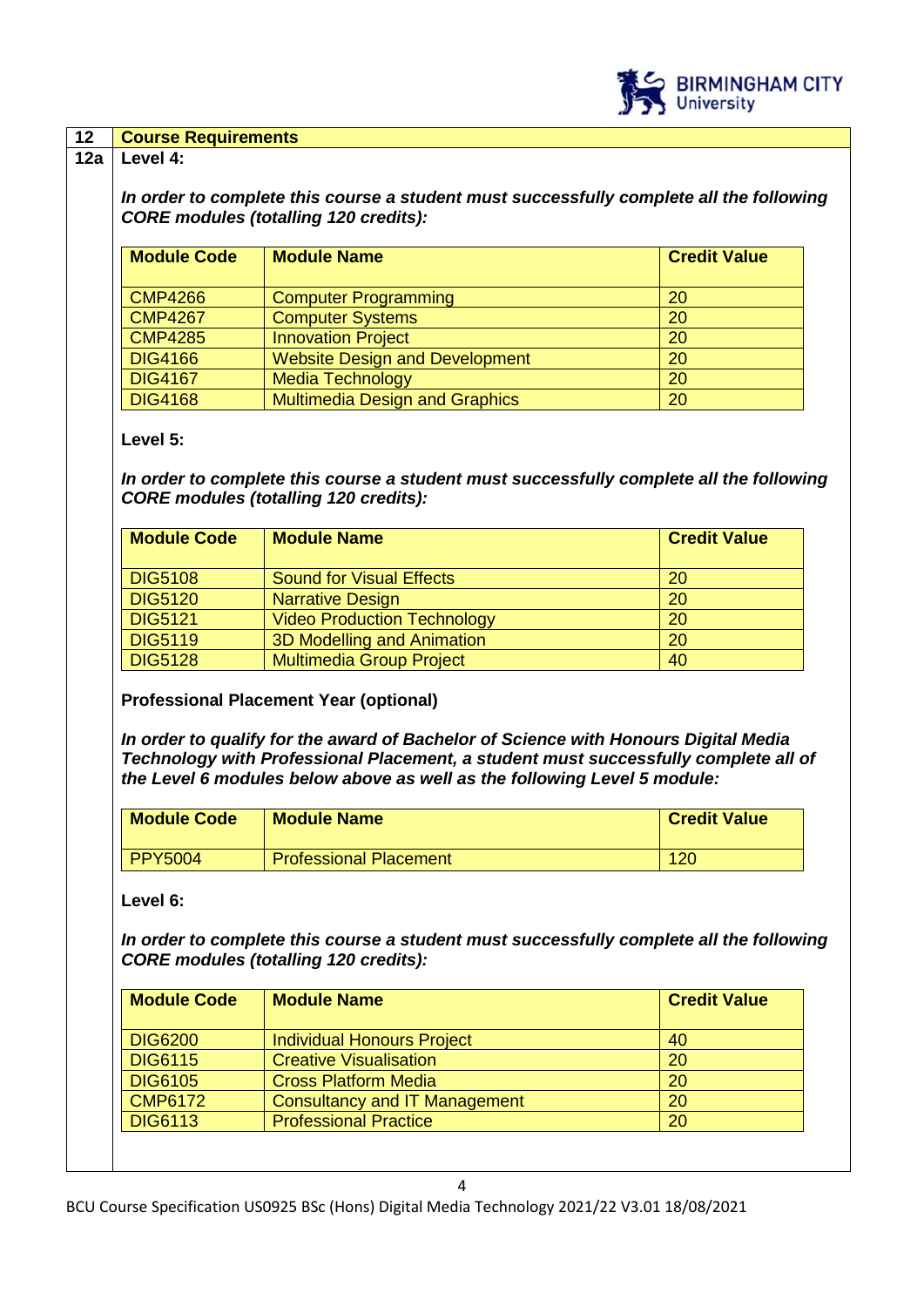

### **12b Structure Diagram**

BSc (Hons) Digital Media Technology is normally studied over three years, full-time. The course is divided into modules of 20 or 40 credits.

| <b>Semester</b> |                                                 | Level 4 - Year 1                                    |                                                |  |  |  |
|-----------------|-------------------------------------------------|-----------------------------------------------------|------------------------------------------------|--|--|--|
| 1               | Website Design and<br>Development<br>20 Credits | <b>Computer Programming</b><br>20 Credits           | <b>Computer Systems</b><br>20 Credits          |  |  |  |
| $\mathbf{2}$    | <b>Innovation Project</b><br>20 Credits         | Multimedia Design and<br>Graphics<br>20 Credits     | Media Technology<br>20 Credits                 |  |  |  |
|                 |                                                 | Level 5 - Year 2                                    |                                                |  |  |  |
| 1               | Narrative Design<br>20 Credits                  | <b>Video Production</b><br>Technology<br>20 Credits | Sound for Visual Effects<br>20 Credits         |  |  |  |
| $\mathbf{2}$    | Multimedia Group Project<br>40 Credits          |                                                     | 3D Modelling and<br>Animation<br>20 Credits    |  |  |  |
|                 | Professional Placement - Year 3 (optional)      |                                                     |                                                |  |  |  |
|                 |                                                 | <b>Professional Placement Module 120 Credits</b>    |                                                |  |  |  |
|                 | Level 6 - Year 4                                |                                                     |                                                |  |  |  |
| 1               | <b>Cross Platform Media</b><br>20 Credits       | <b>Individual Honours</b><br>Project<br>40 Credits  | <b>Creative Visualisation</b><br>20 Credits    |  |  |  |
| $\overline{2}$  | <b>Professional Practice</b><br>20 Credits      |                                                     | Consultancy and IT<br>Management<br>20 Credits |  |  |  |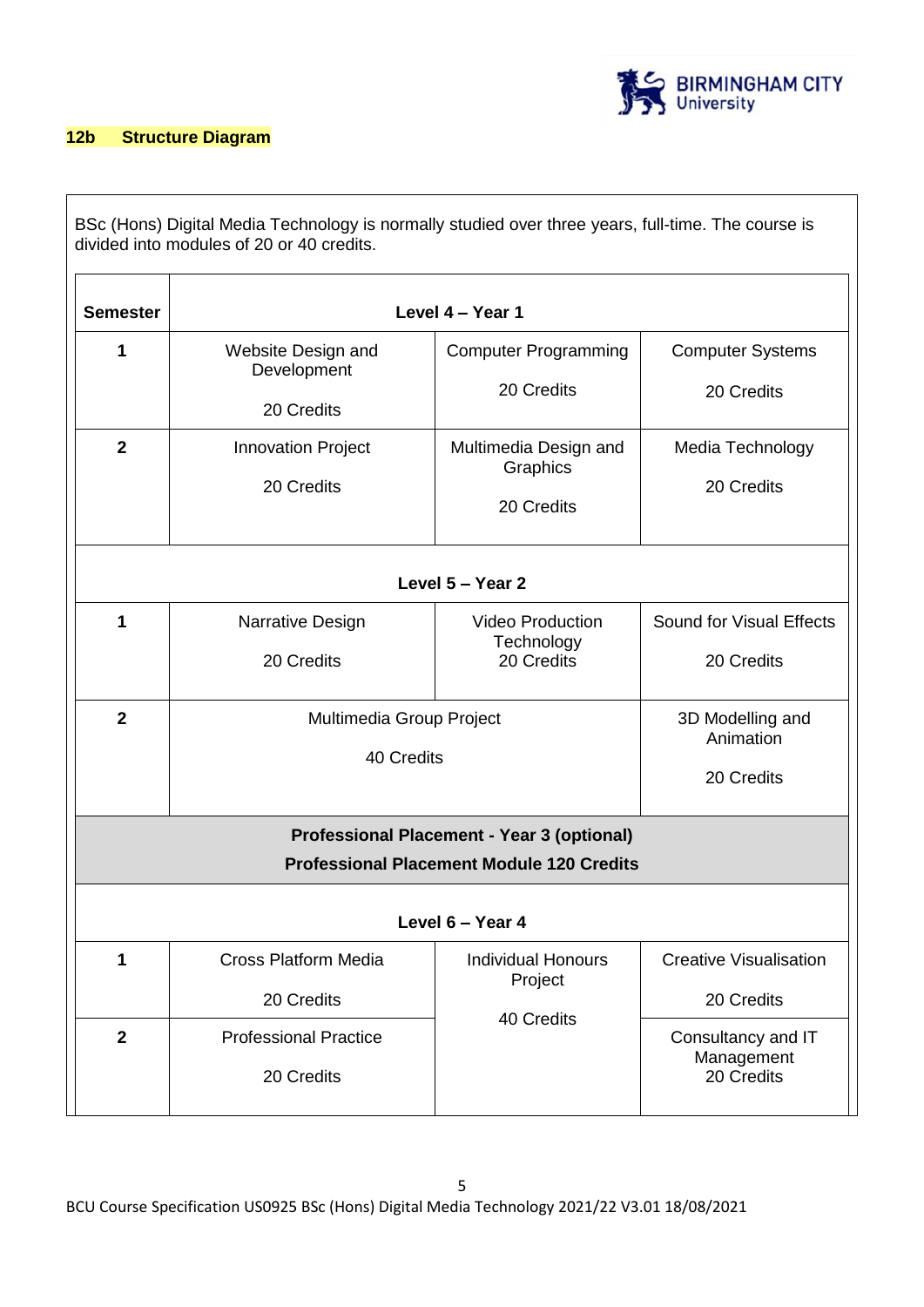

#### **13 Overall Student Workload and Balance of Assessment**

Overall student *workload* consists of class contact hours, independent learning and assessment activity, with each credit taken equating to a total study time of around 10 hours. While actual contact hours may depend on the optional modules selected, the following information gives an indication of how much time students will need to allocate to different activities at each level of the course.

- *Scheduled Learning* includes lectures, practical classes and workshops, contact time specified in timetable
- *Directed Learning* includes placements, work-based learning, external visits, on-line activity, Graduate+, peer learning
- *Private Study* includes preparation for exams

The *balance of assessment* by mode of assessment (e.g. coursework, exam and in-person) depends to some extent on the optional modules chosen by students. The approximate percentage of the course assessed by coursework, exam and in-person is shown below.

# **Level 4**

### **Workload**

# **% time spent in timetabled teaching and learning activity**

| <b>Activity</b>          | <b>Number of Hours</b> |
|--------------------------|------------------------|
| Scheduled Learning       | 304                    |
| <b>Directed Learning</b> | 340                    |
| <b>Private Study</b>     | 556                    |
| <b>Total Hours</b>       | 1200                   |

#### **Balance of Assessment**

| <b>Assessment Mode</b> | Percentage |
|------------------------|------------|
| Coursework             | 100%       |
| Exam                   |            |
| In-Person              |            |

#### **Level 5**

#### **Workload**

#### **% time spent in timetabled teaching and learning activity**

| <b>Activity</b>      | <b>Number of Hours</b> |
|----------------------|------------------------|
| Scheduled Learning   | 288                    |
| Directed Learning    | 206                    |
| <b>Private Study</b> | 706                    |
| <b>Total Hours</b>   | 1200                   |

### **Balance of Assessment**

| <b>Assessment Mode</b> | Percentage |
|------------------------|------------|
| Coursework             | 80%        |
| Exam                   |            |
| In-Person              | 20%        |